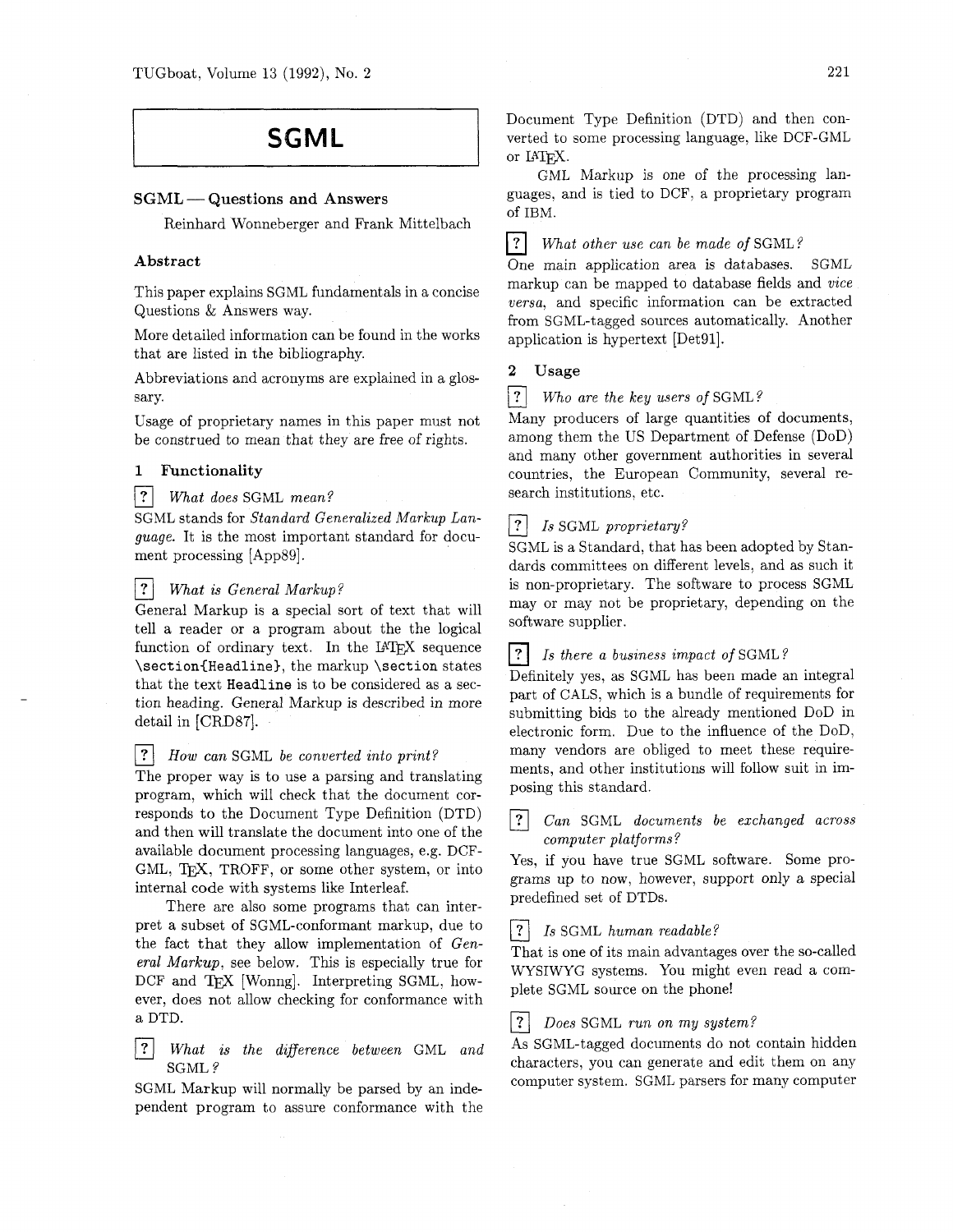platforms are already available or under development. See also section 4 for some information on available software.

#### $|?|$ *How do I enter an* SGML *document?*

By using your favourite text editor, e.g. ISPF for MVS systems. There are also editors that help you with entering correct SGML syntax (that's the luxury class).

 $|?|$ *Where can I get more information on* SGML? Just refer to the following books [Go190, Her90, Bry88] and articles [Bar89] or [Laa91, Pop91].

# **3 Applications**

 $\boxed{?}$ *How can we benefit from* SGML?

Our documents if tagged with SGML may have a good chance to survive us, to say nothing of the many benefits of the General Markup approach in general [CRD87] as they are well-known from systems like DCF or IATFX. In addition, SGML gives independence of specific programming environments, providing full portability of sources like TFX and  $IATFX$ . Unlike TFX and  $IATFX$ , however, SGML is a true international standard, not only a *de facto* standard set by usage, and a standard that is backed by powerful institutions. The fundamental advantages of General Markup have been described so often that we don't dare to repeat that here, cf. [Won90].

 $\vert$  ?  $\vert$ Are applications confined to document process*ing?* 

No. Another important area of application is databases. Because tags can specify the contents of a field, they can also be used to load information into a database. The other way round, information from a database can be output with tags so that it can be formatted automatically into a specific document.

 $|?|$ *How could* SGML *interact with a database?* 

In some databases, there will be 'free-form texts'. In order to get specific items from such fields for reporting, one might use SGML tagging inside freeform text fields, then write out the contents of these fields to a file and process the file with an SGML parser and typesetter. In addition, fields defined in the database might be written out with generated tags. Like this, the benefits of a database can be combined with the benefits of Structured Document Processing.

# **4 Products**

 $|?|$ *How can* SGML *be used on a mainframe host?*  If an MVS host is implied, there are several possibilities we know about:

- **0** Use an SGML parser from IBM.
- **<sup>0</sup>**Emulate SGML with DCF, provided your input obeys a few restrictions.
- Use the DAPHNE software from DFN for translation into TEX, TROFF, or DCF [SC88].
- **0** Interpret SGML with TEX, which might be an attractive solution; cf. [Won92] for details.

#### $|?|$ *What about workstations?*

A well-known product is Interleaf, which is also available from IBM under the name TPS. Another important product is the Publisher from ArborText.

### **Glossary**

AAP American Association of Publishers.

- *Attribute* Modifier of a Markup Tag, used to specify different values.
- CALS Computer-Aided Acquisition and Logistics Support.
- DCF Document Composition Facility (IBM prod $uct$ ,  $\Rightarrow$  GML.
- DTD Document Type Definition.
- *General Markup* Meta-information specifying the logical function of ordinary text.
- GML General Markup Language, part of  $\Rightarrow$  DCF.
- IS0 International Organisation for Standardisation.
- ISPF Interactive System Productivity Facility, a user interface for  $\Rightarrow$ MVS.
- Lamport's TEX, markup language and  $\Rightarrow$ TFX macro package by Leslie Lamport.
- MVS Multiple Virtual Storage, production-oriented IBM operating system for large mainframes.
- *Parser* Program performing syntax analysis on some source.
- SGML Standard Generalized Markup Language.
- *Tag* Explicit label that marks start (and end) of a source entity.
- T<sub>F</sub>X (from the Greek  $\tau \varepsilon \chi \nu \eta$ ) typesetting program by Donald E. Knuth.
- WYSIWYG 'What you see is what you get'; slogan describing screen-oriented text processing tools, often considered as the opposite approach to  $\Rightarrow$ General Markup.

### **Bibliography**

- [App89] W[olfgang] Appelt. Normen im Bereich der Dokumentverarbeitung. Informatik-Spektrum, 12:321-330, 1989.
- [Bar891 David Barron. Why use SGML? Electronic *Publishing (EPodd)*, 2(1):3-24, April 1989.